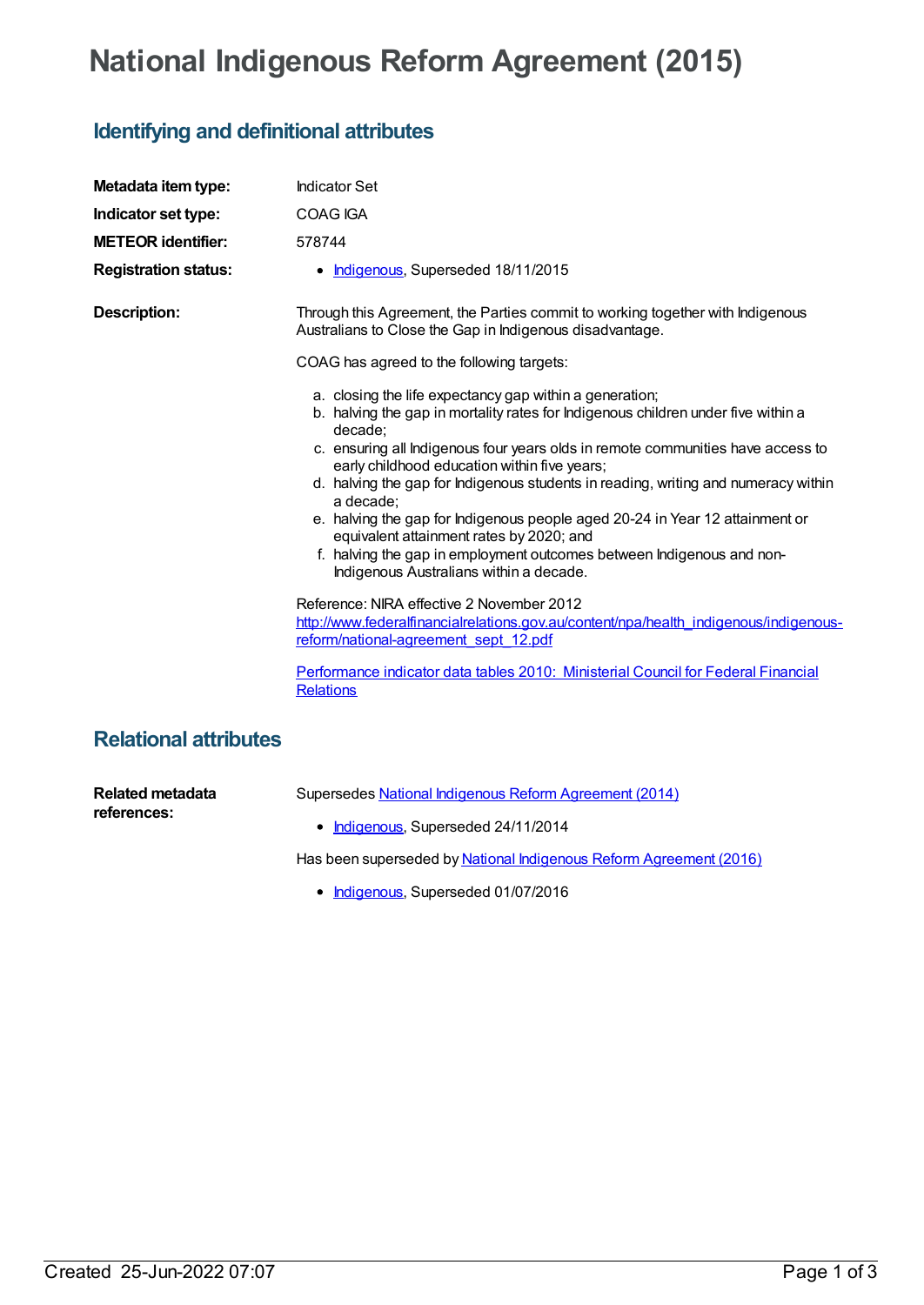| Outcome areas linked to<br>this Indicator set: | Indigenous Australians achieve health outcomes comparable to the broader<br>populationIndigenous, Standard 21/07/2010                                                                                                                                               |
|------------------------------------------------|---------------------------------------------------------------------------------------------------------------------------------------------------------------------------------------------------------------------------------------------------------------------|
|                                                | Indigenous children are born and remain healthylndigenous, Standard 21/07/2010                                                                                                                                                                                      |
|                                                | Indigenous children have access to affordable, quality early childhood education in<br>the year before full-time schooling Indigenous, Superseded 01/07/2016                                                                                                        |
|                                                | Indigenous children have the same health outcomes as other Australian<br>childrenIndigenous, Standard 21/07/2010                                                                                                                                                    |
|                                                | Indigenous people of working age participate effectively in all sectors and at all<br>levels of the labour marketIndigenous, Standard 21/07/2010                                                                                                                    |
|                                                | Indigenous people remain healthy and free of preventable diseaseIndigenous,<br>Standard 21/07/2010                                                                                                                                                                  |
|                                                | Indigenous students meet basic literacy and numeracy standards and overall levels<br>of literacy and numeracy are improving Indigenous, Standard 21/07/2010                                                                                                         |
|                                                | Schooling promotes social inclusion and reduces the educational disadvantage of<br>children, especially Indigenous childrenIndigenous, Superseded 01/07/2016                                                                                                        |
|                                                | The Indigenous workforce age population has the depth and breadth of skills and<br>capabilities required for the 21st century labour marketIndigenous, Standard<br>21/07/2010                                                                                       |
| Indicators linked to this                      | National Indigenous Reform Agreement: PI01-Estimated life expectancy at birth.                                                                                                                                                                                      |
| Indicator set:                                 | 2015<br>Indigenous, Superseded 18/11/2015                                                                                                                                                                                                                           |
|                                                | National Indigenous Reform Agreement: PI02-Mortality rate by leading causes.<br>2015                                                                                                                                                                                |
|                                                | Indigenous, Superseded 18/11/2015                                                                                                                                                                                                                                   |
|                                                | National Indigenous Reform Agreement: P103-Rates of current daily smokers,<br>2015<br>Indigenous, Superseded 18/11/2015                                                                                                                                             |
|                                                | National Indigenous Reform Agreement: PI04-Levels of risky alcohol consumption,                                                                                                                                                                                     |
|                                                | 2015<br>Indigenous, Superseded 18/11/2015                                                                                                                                                                                                                           |
|                                                | National Indigenous Reform Agreement: PI05-Prevalence of overweight and                                                                                                                                                                                             |
|                                                | obesity, 2015<br>Indigenous, Superseded 18/11/2015                                                                                                                                                                                                                  |
|                                                | National Indigenous Reform Agreement: PI06-Under five mortality rate by leading<br>cause, 2015<br>Indigenous, Superseded 18/11/2015                                                                                                                                 |
|                                                | National Indigenous Reform Agreement: PI07-Proportion of babies born of low                                                                                                                                                                                         |
|                                                | birth weight, 2015<br>Indigenous, Superseded 18/11/2015                                                                                                                                                                                                             |
|                                                | National Indigenous Reform Agreement: PI08-Tobacco smoking during pregnancy,<br>2015<br>Indigenous, Superseded 18/11/2015                                                                                                                                           |
|                                                |                                                                                                                                                                                                                                                                     |
|                                                | National Indigenous Reform Agreement: PI09-Antenatal care, 2015<br>Indigenous, Superseded 18/11/2015                                                                                                                                                                |
|                                                | National Indigenous Reform Agreement: PI 10-The proportion of Indigenous<br>children aged 4 and 5 years who are enrolled in, and attending, a preschool<br>program in the year before full-time schooling, by remoteness, 2015<br>Indigenous, Superseded 18/11/2015 |
|                                                | National Indigenous Reform Agreement: PI 11-Percentage of students at or above<br>the national minimum standard in reading, writing and numeracy for Years 3, 5, 7<br>and 9, 2015                                                                                   |
|                                                | Indigenous, Superseded 18/11/2015                                                                                                                                                                                                                                   |